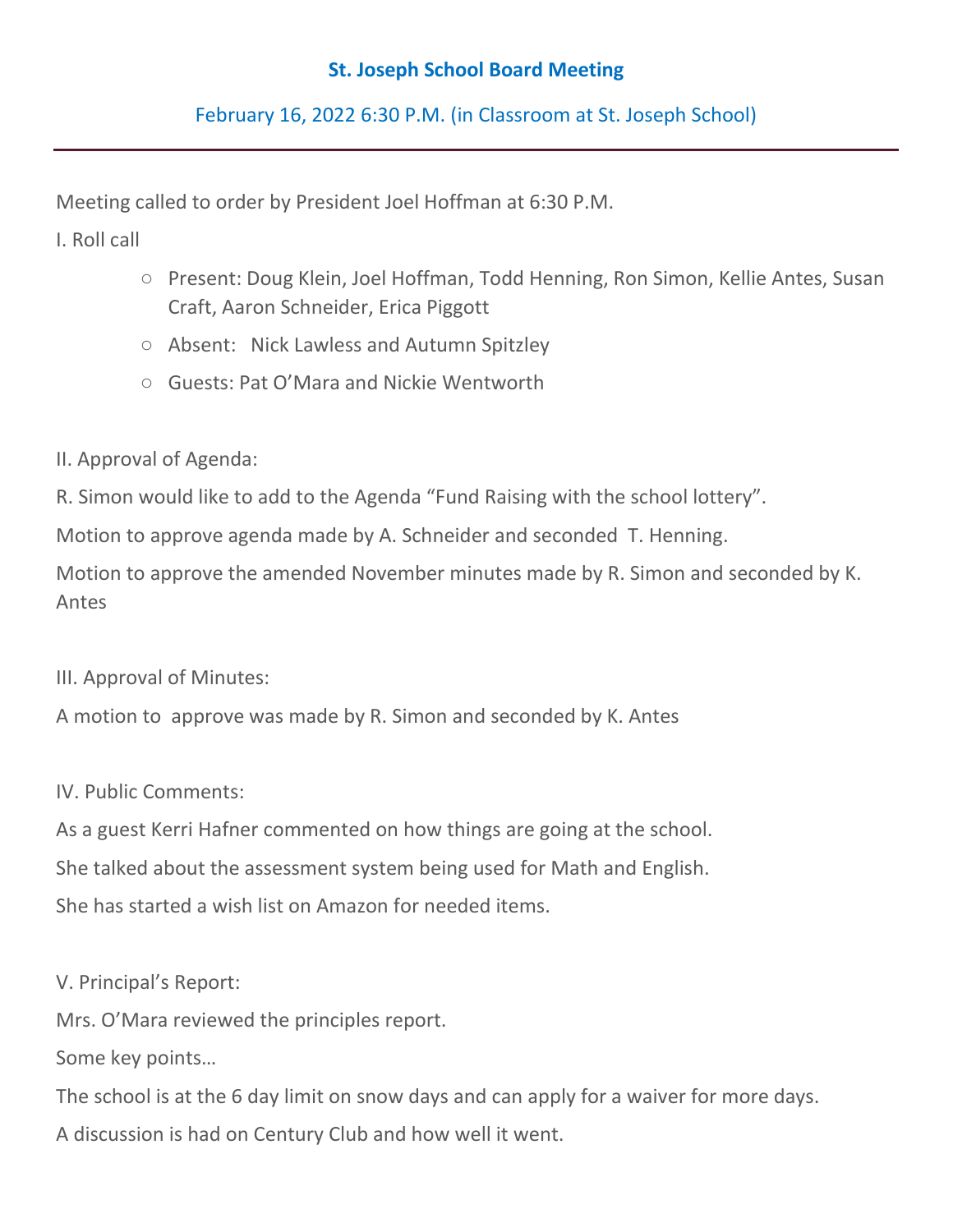VI. Business Action Items:

Kerri Smith has decided to resign from the school board.

A note will be put in the bulletin and of the parish app to let people know we are seeking a new school board member. Several members will stay after the meeting to create the verbiage.

Kerri Hafner will put an entrie in her newsletter to parents also to let them know we are seeking a new member.

VII. New Business:

Mrs. O'Mara gave the board info on tuition rates for schools in the Diocese.

If all students return the school is looking at 107 students for next year.

K. Antes wondered about a fund for paying tuition for students. This does not exist right now.

Mrs. O'Mara scheduled a virtual meeting to discuss the new tuition fees on Monday, March 7th at 6:30 pm.

Nikki reported from Father on the effectiveness of the SCRIP program. The program has been losing money. Effective June 30th the SCRIP program will be discontinued.

Ke. Antes put together a document to help lay out the structure and timeline for completing a strategic plan. She will work on putting together a list of people who she will seek out to serve on the committee for the strategic plan.

R. Simon spoke on the school lottery and the school board running this. He will talk to his wife Carol about making sure this gets going. S. Craft has agreed to help with the book keeping.

VII Committee Reports

- Marketing Committee none
- Committee of Board Members -- none